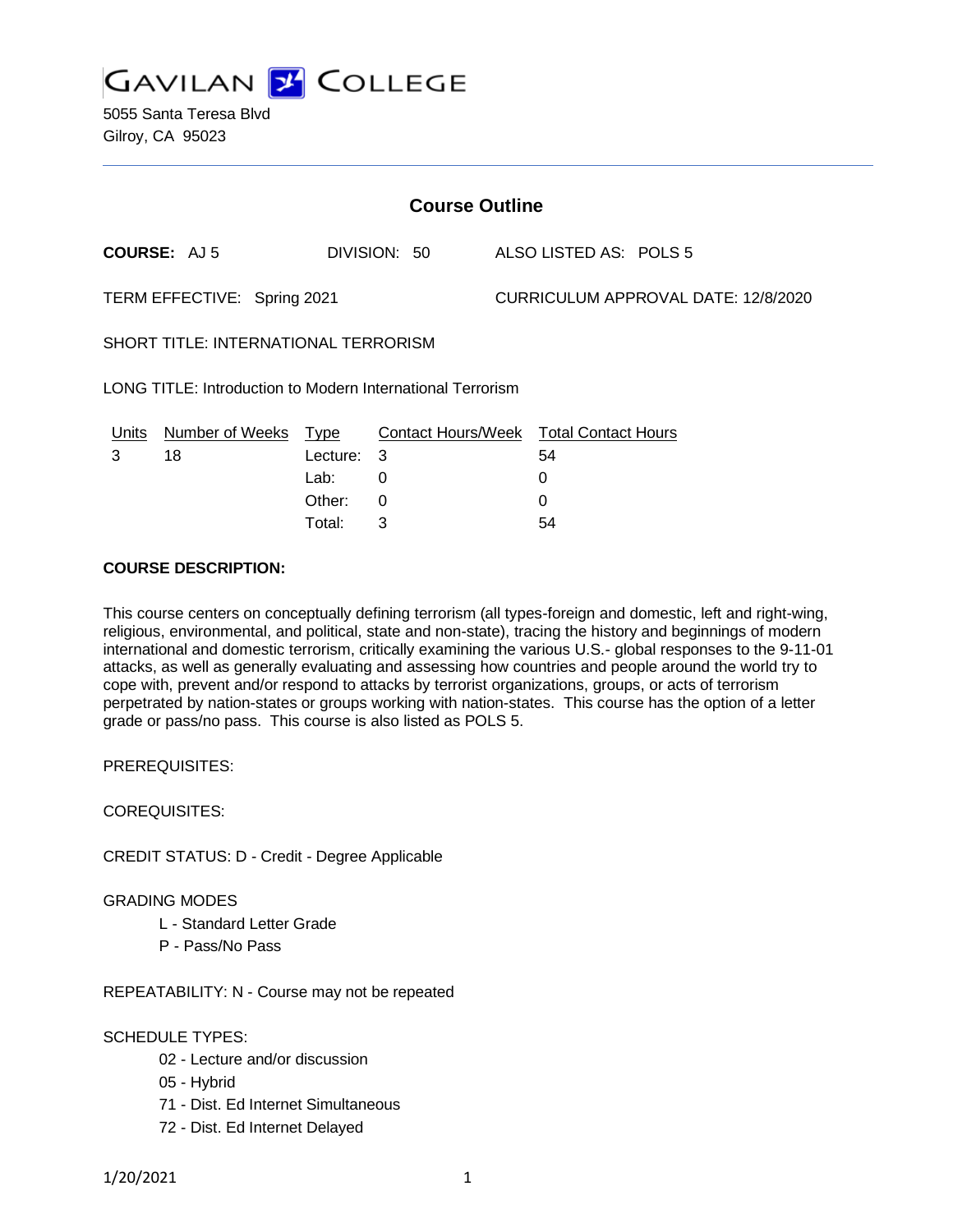### **STUDENT LEARNING OUTCOMES:**

1. Identify and analyze the historical and conceptual frameworks that precipitate terrorism in the modern world

Measure: simulations; small & large group discussions

PLO: 1, 4 ILO: 1 GE-LO: A1, A2, D4, F2

Year assessed or anticipated year of assessment: Spring 2016

2. Illustrate ideology, method, and motivation of numerous modern terrorist groups, in both domestic and non-Western societies, including how global problems impact a group?s decision to engage in terrorist activities

Measure: research paper; essay exams

PLO: 1, 2, 3 ILO: 1, 2

GE-LO: A3, D4-D5, F2

Year assessed or anticipated year of assessment: Spring 2016

3. Recognize the interconnection between actors in the international system and the affects that terrorism in one country have on other countries. Identify the

role of cooperation in solving complex international problems.

Measure: debates; simulations; exams

PLO: 1, 2, 3 ILO: 1, 2 GE-LO: A4, C3, D3, D5, F2 Year assessed or anticipated year of assessment: Spring 2016

4. Employ the methods of research to find information, analyze its content, & incorporate information into written work about international terrorism

Measure: research paper; essay exams PLO: 1, 2, 3 ILO: 1, 2 GE-LO: A5, D3 Year assessed or anticipated year of assessment: Spring 2016

5. Explain and define the concept "International Terrorism" Measure: quiz, exam 1 PLO: 1 ILO: 1 GE-LO: A4-A6 Year assessed or anticipated year of assessment: Spring 2016

6. Identity and analyze the roots/history of international terrorism Measure: research paper; exam 1 PLO: 1,2 ILO: 1, 2 GE-LO: A3-A5 Year assessed or anticipated year of assessment: Spring 2016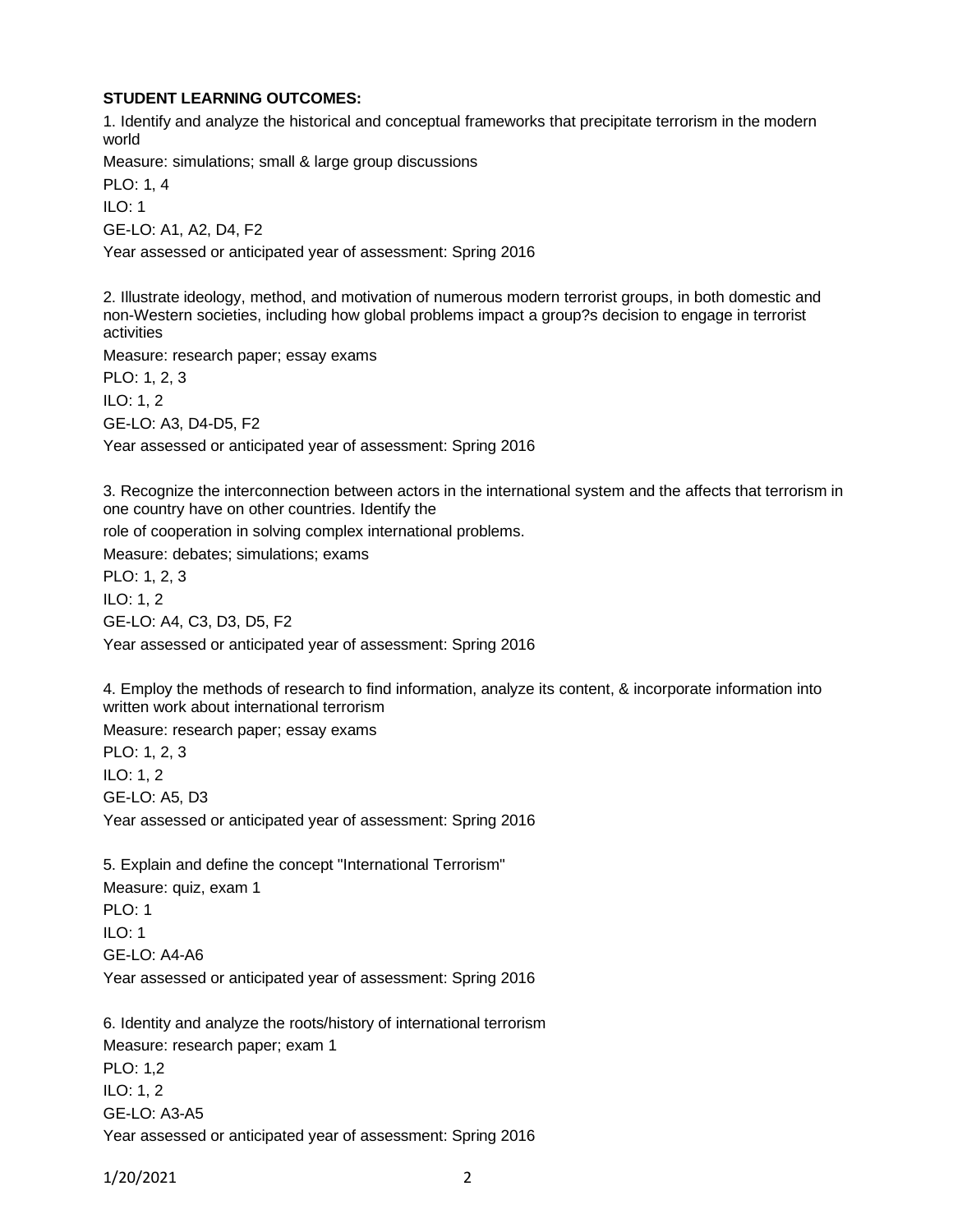7. Identify and analyze the structure and significance of domestic terrorism throughout the world Measure: Simulation; exam 3

PLO: 1,2 ILO: 1, 2 GE-LO: A3-A5, F1-F2

Year assessed or anticipated year of assessment: Spring 2016

8. Identify, explain, and analyze counter-terrorism strategies employed by governments and communities around the world

Measure: exam 3; research paper PLO: 1,2

ILO: 1, 2 GE-LO: A3-A5, F1-F2

Year assessed or anticipated year of assessment: Spring 2016

9. Explain and analyze the social, political, and economic precedents which cultivate terror and the psychological results that follow terrorist attacks in order to recognize shared international problems related to national security and terrorism and to compare and contrast the advantages and disadvantages of

potential solutions Measure: Exam 3; Quiz

PLO: 1, 2, 3 ILO: 1, 2 GE-LO: A3-A5, D4, F2 Year assessed or anticipated year of assessment: Spring 2016

10. Evaluate theories regarding the methods decision-makers use to resolve conflict and better understand the nature of value judgments

Measure: Exam 2: debate PLO: 1, 2, 3

ILO: 1, 2

GE-LO: A3-A5, F2

Year assessed or anticipated year of assessment: Spring 2016

PROGRAM LEARNING OUTCOMES:

1. Critically examine and analyze the core concepts of political science (government, regime, state, institutions, sovereignty, constitution, democracy, authoritarianism, and globalization)

2. Critically examine and analyze the political, institutional, and cultural consequences of political, social, and ethnic inequalities

3. Identify, compare, and contrast the major theoretical perspectives in the discipline

4. Critically examine and analyze the forms and processes of political participation at the local, state, national, and/or international levels

5. Evaluate the theories, methods, and techniques used to investigate and analyze political behavior, past and present

6. Critically examine and evaluate the structure and function of other nations' political systems and the international system

7. Critically examine and evaluate the historical and philosophical foundations of the United States and California constitutions

8. Critically examine complex issues and develop, evaluate, and test solutions and hypotheses using the scientific method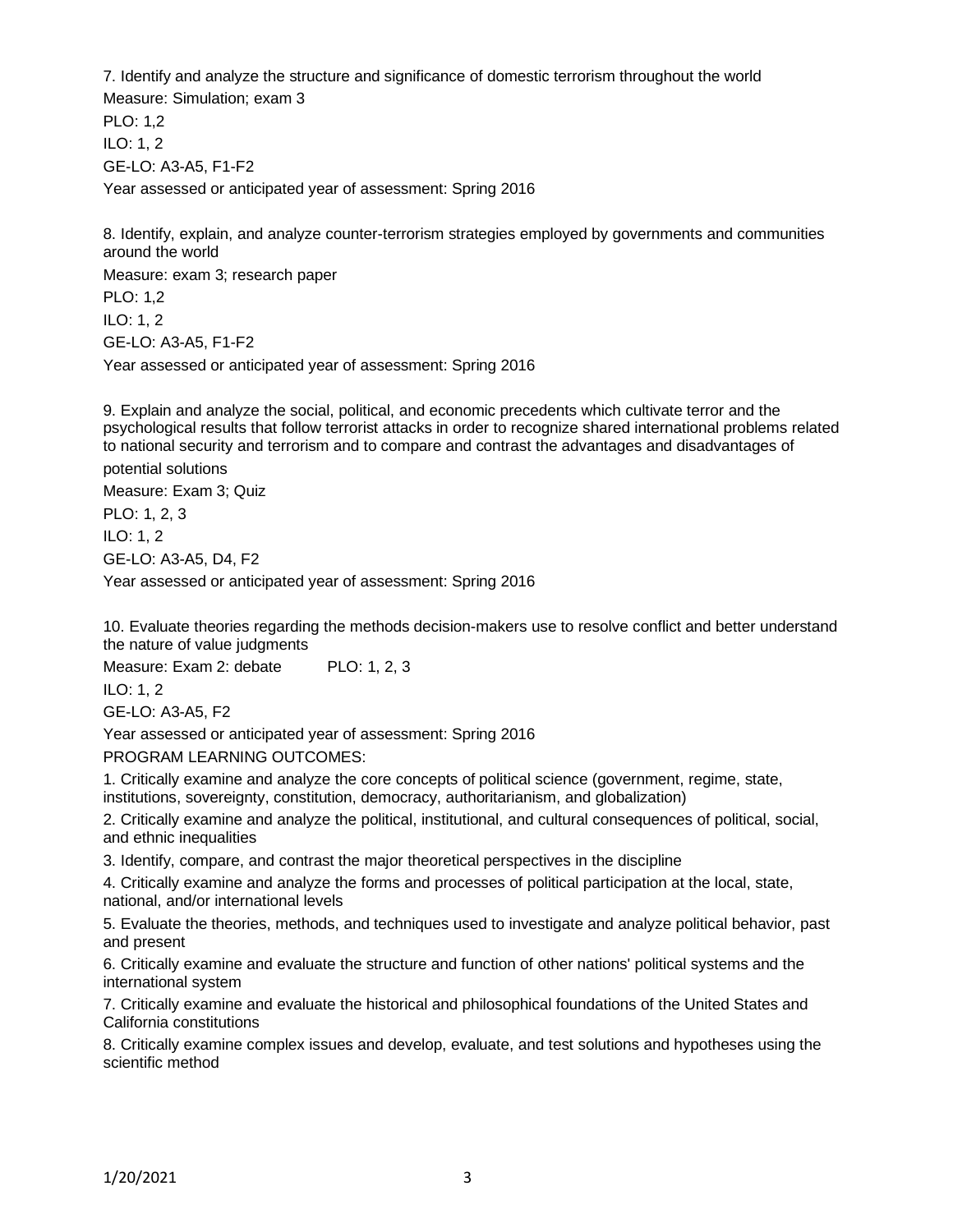## **CONTENT, STUDENT PERFORMANCE OBJECTIVES, OUT-OF-CLASS ASSIGNMENTS**

Curriculum Approval Date: 12/8/2020

# **DE MODIFICATION ONLY**

## 3 Hours

Students will be expected to identify and define the term terrorism. This portion of the course, is an introduction to the Study of Terrorism, which includes definitions of Terrorism as well as an introduction to the syllabus, course requirements, and an introduction to the concept terrorism; no homework

### 3 Hours

Students will be expected to identify, define, and analyze the political, social, and or religious roots of modern terrorism. This portion of the course, is a presentation on how to conceptualize Terrorism, which includes a discussion of the Political, Sociological & Religious underpinnings of modern terrorism. Lectures, simulations, video, small and large discussions will be utilized. Quiz1, Ch1 in the Inside Terrorism (IT) text. Homework: Read chapters 1-2 in IT text; Complete Concept Check Paper on IT, chapters 1-2

#### 3 Hours

Students will identify, explain, and analyze terror financing. This portion of the course, is a presentation on the Organization and Financing of Terrorism, which includes a discussion of financing of modern terrorism, especially as it relates to Islamic radicalism, IRA terrorism, including an examination of how financing of terrorism relating to money laundering, suspicious activity, bank processes, Hawalas, etc. Lectures, video, and small and large group discussions will be utilized. Quiz2, Ch2 in IT text; Homework: Read chapters 3-4 in Inside Terrorism (IT) text; Complete Concept Check Paper on IT, chapters 3-4

#### 3 Hours

Students will explain and examine the relationship between the media and terror organizations. This portion of the course is a presentation on the connection between Terrorism and the Media, which includes a discussion of the old media, terrorism and public opinion as well as how terrorists use the new media as "weapons of mass propoganda"; discussion also centers on how terrorists use the media for maximum publicity to frighten, to dominate, and to control as well as to play for an audience. Lectures, video, simulations, and small and large group discussions will be utilized. Quiz3, Ch3 in IT text; Homework: Read chapter 5 in Inside Terrorism (IT) text; Complete Concept Check Paper on IT, chapter 5

### 6 Hours

Students will identify, define, and explain the concept "force multiplier" and how it relates to modern terrorism. This portion of the class is a presentation on Tactics and Force Multipliers as well as The History of Modern Terrorism, which includes a discussion of Force Multiplier definitions as well as a case study of FM tactics; discussion also centers on the history of modern terrorism, including case studies on terrorism in 19th century Russia, and 20th century Central Europe, Algeria, Ireland, and Israel. Lectures, video, a simulation, and small and large group discussions will be utilized. Quizzes 4-5 in IT text; Homework: Read chapters 6-7 in IT text; Complete Concept Check Paper on IT, chapter 6 as well as Take Home Essay Exam I covering everything completed to date

### 12 Hours

Utilizing the case study method, students will explain and analyze various terrorist organizations around the world. This portion of the world is a presentation of detailed Case Studies on the IRA, the FARC, al-Qaeda, and on the Israeli-Palestinian Conflict, which includes detailed histories and description of each organization/conflict, on tactics and strategies utilized, on successes and failures, and on the impact these groups/conflicts have had on their communities, regions, and on the world's peoples. Lectures, video, simulations, guest lectures, and small and large discussions will be utilized. Quizzes 6-8 in IT text; Homework: Read chapters 8-10 in IT text; Complete Concept Check Papers on IT, chapters 8-10; Book Analysis Papers are due, as well as Essay Exam II covering the case studies sessions and IT chapters

### 3 Hours

Students will be expected to identify, define, and analyze a different subset of terror networks and so-called international umbrella groups. This portion of the class is a presentation of International Umbrella Groups & International Terror Networks, which includes in-depth analyses of several Umbrella Groups and Terror Networks and their impact on world politics. Lectures, video, and small and large discussions will be utilized. Quiz 9 in IT text; Homework: Read chapter 11 in IT text; Complete Concept Check Paper on IT, chapter 11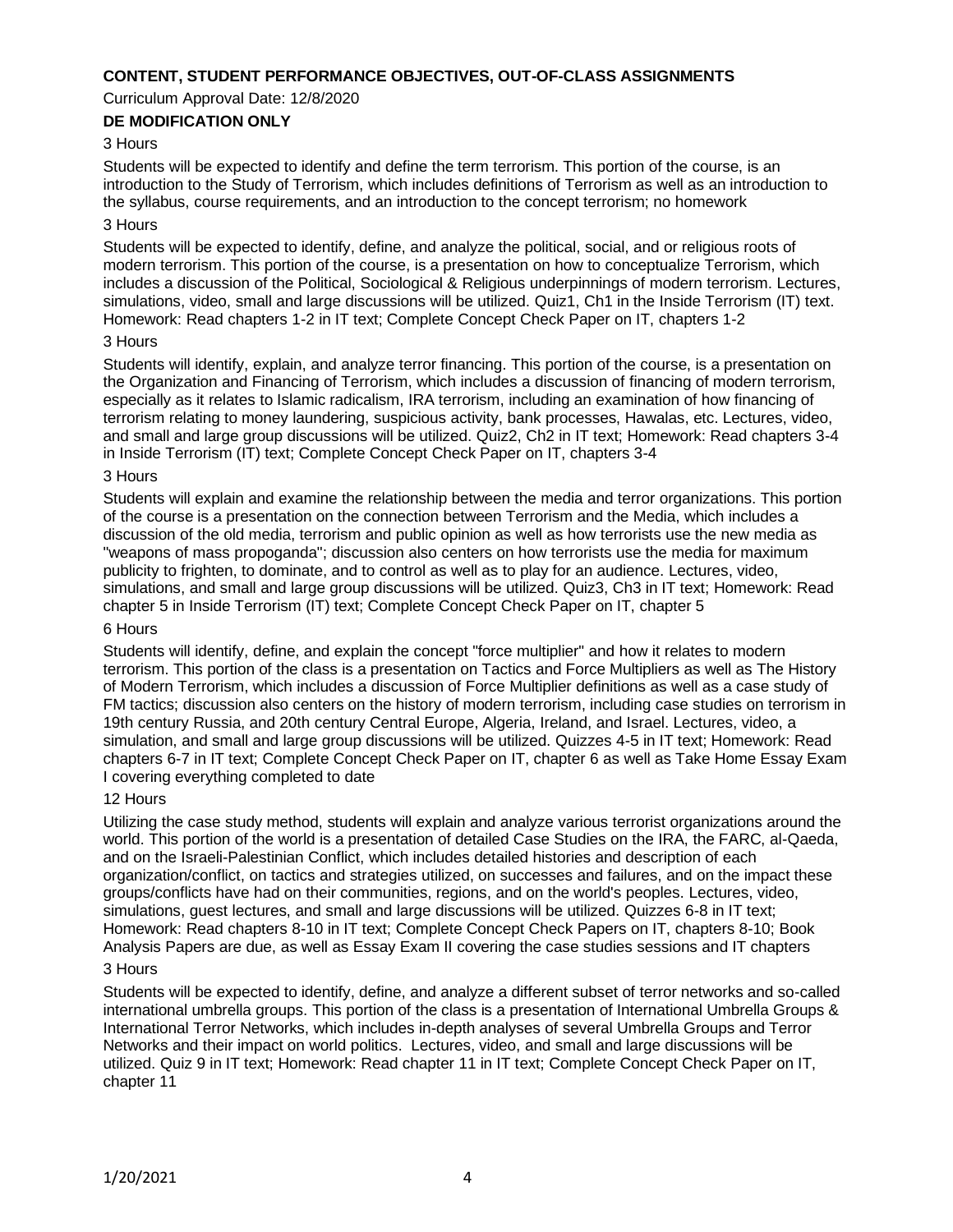## 6 Hours

Students will identify, explain, and critique the impact of terrorism in Africa, Asia, and the Pacific Rim. This portion of the class is a presentation of how Terrorism impacts regions such as Africa, Asia, & the Pacific Rim; as well as Europe, Turkey and Russia, which includes an in-depth evaluation of how terrorists organizations and groups are impacting these regions/countries and how these regions/countries are responding (ie counter-terrorism) to these organizations and groups with a particular focus on models of successful and failed responses. Lectures, video, and small and large discussions will be utilized. Quiz 10 in IT text; Homework: Read chapter 12 in IT text; Complete Concept Check Paper on IT, chapter 12 9 Hours

Students will explain and analyze the root causes of domestic terrorism as well as governmental counterterrorist responses. This portion of the class is a presentation on Domestic Terrorism, Counter-Terrorism/Terrorism Prevention and Counter-Terrorism's impact on Civil Liberties, which includes case studies on domestic terrorism (i.e. 1995 Oklahoma City bombing, 1993 Um Shinrickyo attacks in Tokyo, Japan, as well as 2008 Mumbai, India attacks) as well as a discussion on how modern states respond to terrorist attacks and how these responses impact our civil liberties and rights. The course wraps up with a discussion of where things stand now and what the future holds for terrorism, terrorist groups, and state/community responses to terrorism. Lectures, video, simulations, and small and large discussions will be utilized. Homework: Read chapters 13-15 in IT text; Complete Concept Check Papers on IT, chapters 13- 15; Essay Exam III (Final) and Terrorist Organization Analysis Papers are due

## **METHODS OF INSTRUCTION:**

Lecture; small and large group discussion; parliamentary debate; in class simulations; field trip; video and internet

## **METHODS OF EVALUATION:**

CATEGORY 1 - The types of writing assignments required: Percent range of total grade: 50 % to 60 % Reading Reports Essay Exams Term or Other Papers CATEGORY 2 - The problem-solving assignments required: Percent range of total grade: 20 % to 30 % **Quizzes** Exams CATEGORY 3 - The types of skill demonstrations required: Percent range of total grade: 5 % to 10 % Performance Exams CATEGORY 4 - The types of objective examinations used in the course: Percent range of total grade: 5 % to 10 % Multiple Choice True/False **Completion** 

## **REPRESENTATIVE TEXTBOOKS:**

Required: Cindy Combs. Terrorism in the 21st Century, 8th edition. New York: Routledge, 2015. Or other appropriate college level text. ISBN: 9780205779710 Reading level of text, Grade: 12-13 Verified by: Dana Young Other textbooks or materials to be purchased by the student: None. I supply a course reader.